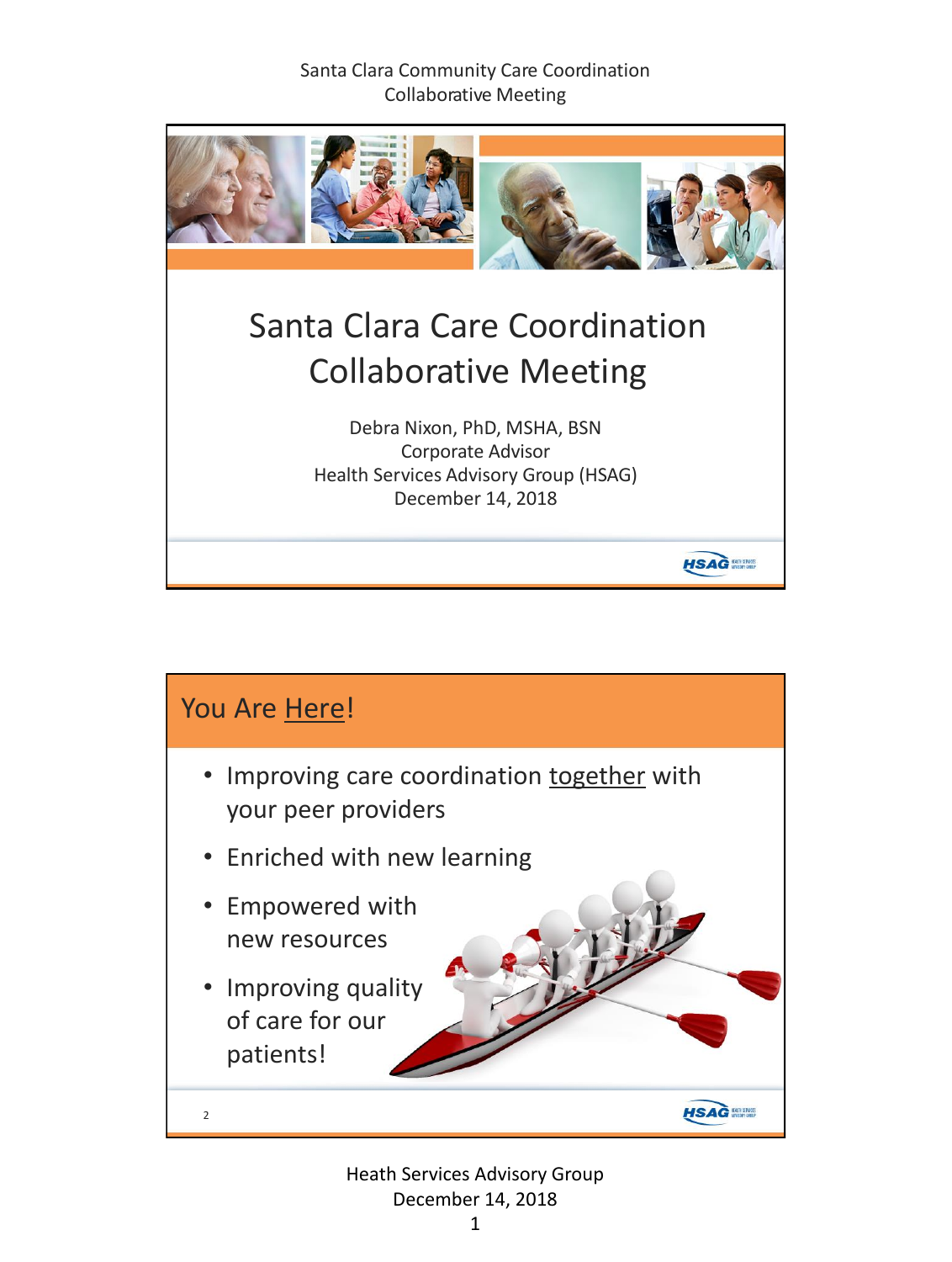

# Santa Clara Care Coordination Collaborative 2018 Community Quarterly Meeting Schedule

| <b>WHEN</b>                                      | <b>WHERE</b>                                                                                                                              | <b>REGISTRATION REQUIRED</b>                                        |
|--------------------------------------------------|-------------------------------------------------------------------------------------------------------------------------------------------|---------------------------------------------------------------------|
| Friday<br><b>December 14, 2018</b>               | Della Maggiore Building, 2nd Floor<br>(Near Santa Clara Valley Medical Ctr.)<br>2300 Coverdale Dr., Marin Classroom<br>San Jose, CA 95128 | COMPLETED<br>TODAY                                                  |
| Friday<br>March 1, 2019<br>8:00 a.m.-12 noon     | El Camino Hospital<br>Basement Conference Rooms E, F, G<br>2500 Grant Road<br>Mountain View, CA 94040                                     | Register now at:<br>www.hsag.com/events or<br>http://bit.ly/2FyBsMB |
| Friday<br>June 7, 2019<br>8:00 a.m.-12 noon      | El Camino Hospital<br>Basement Conference Rooms E, F, G<br>2500 Grant Road<br>Mountain View, CA 94040                                     | <b>COMING SOON</b>                                                  |
| Friday<br>September 9, 2019<br>8:00 a.m.-12 noon | El Camino Hospital<br>Basement Conference Rooms E, F, G<br>2500 Grant Road<br>Mountain View, CA 94040                                     | COMING SOON                                                         |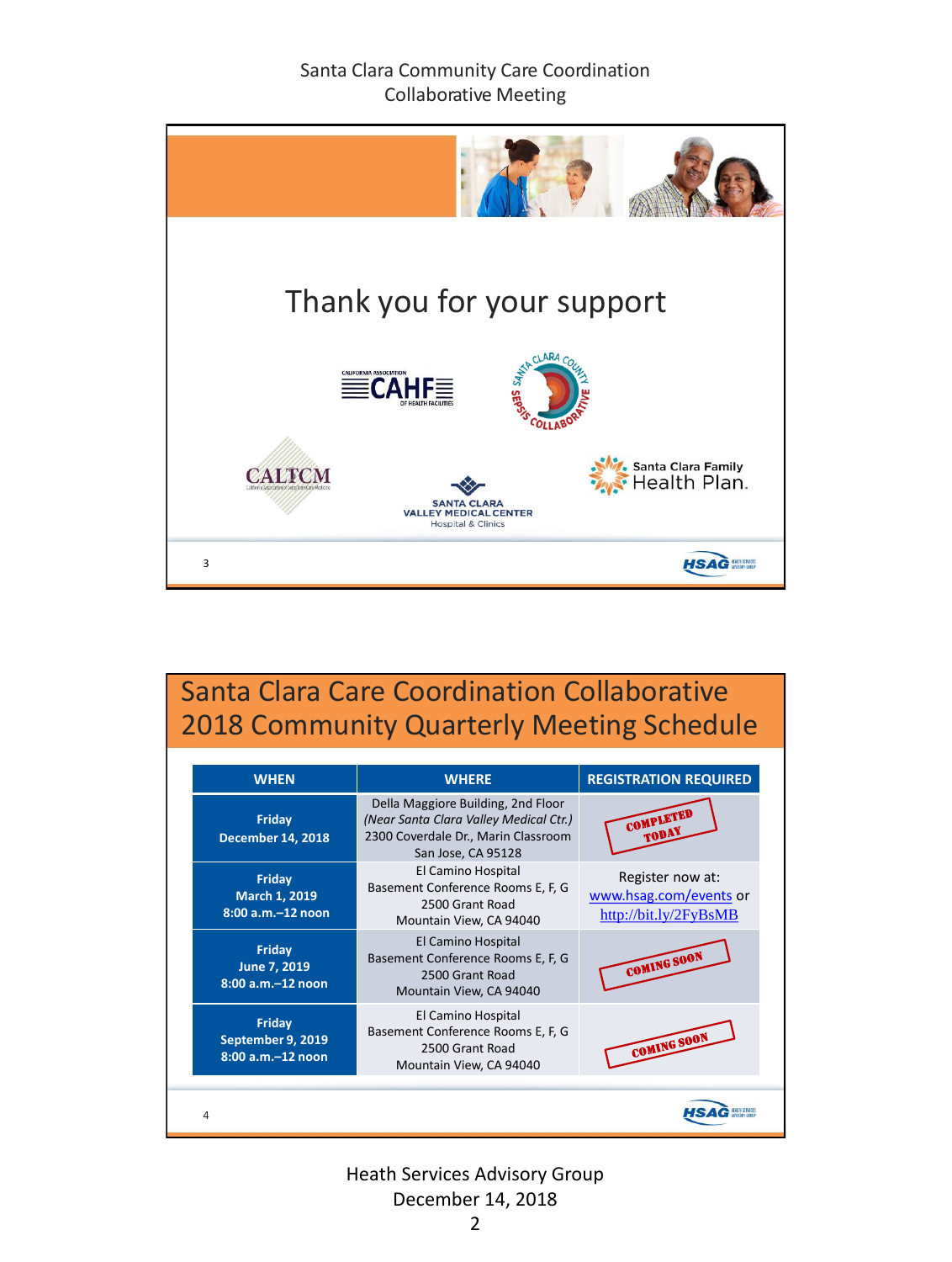

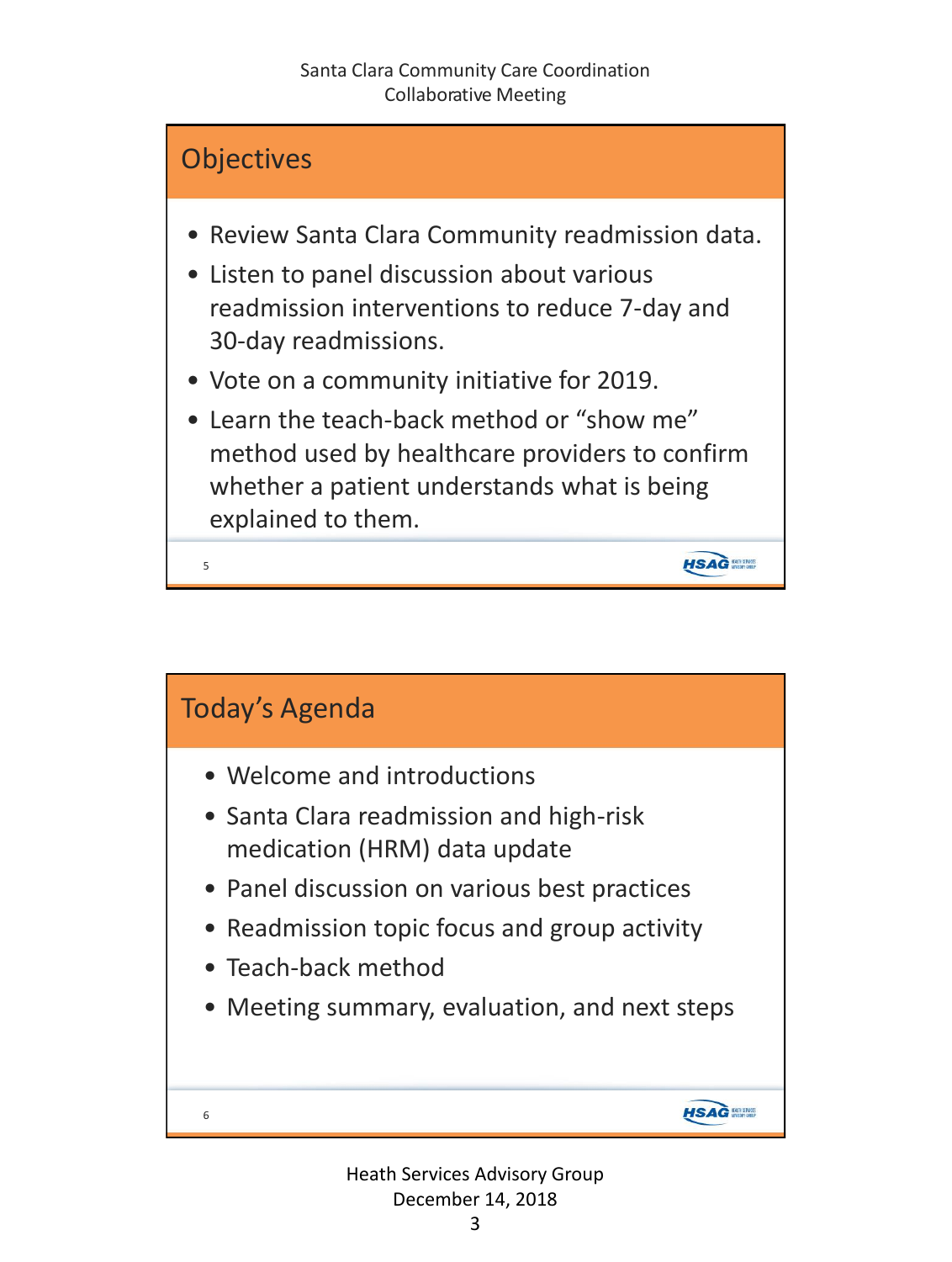

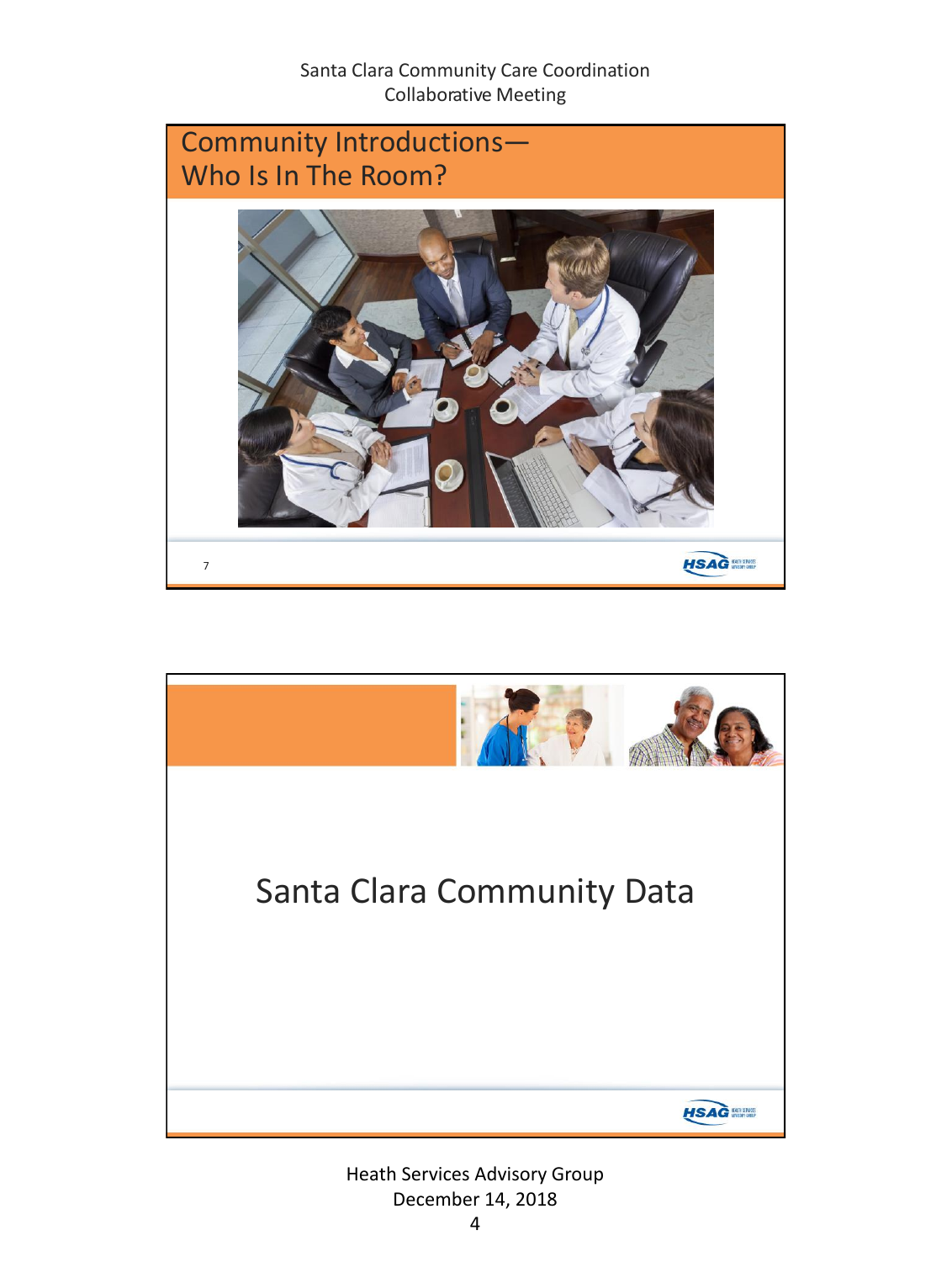| <b>Santa Clara Community All-Cause Readmission</b><br>Rates by Setting Q3 2017-Q2 2018                                                                                                                                                             |                   |                                          |                                   |  |  |
|----------------------------------------------------------------------------------------------------------------------------------------------------------------------------------------------------------------------------------------------------|-------------------|------------------------------------------|-----------------------------------|--|--|
| <b>Setting</b><br><b>Discharged To</b>                                                                                                                                                                                                             | <b>Discharges</b> | <b>Readmits</b><br><b>Within 30 Days</b> | 30-Day<br><b>Readmission Rate</b> |  |  |
| Home                                                                                                                                                                                                                                               | 11,412            | 1,689                                    | 14.8%                             |  |  |
| <b>Skilled Nursing Facility (SNF)</b>                                                                                                                                                                                                              | 6,915             | 1,394                                    | 20.2%                             |  |  |
| Home Health Agency (HHA)                                                                                                                                                                                                                           | 5,334             | 954                                      | 17.9%                             |  |  |
| <b>Hospice</b>                                                                                                                                                                                                                                     | 755               | 30                                       | 4.0%                              |  |  |
| Other*                                                                                                                                                                                                                                             | 1,137             | 225                                      | 19.8%                             |  |  |
| <b>Your Total</b>                                                                                                                                                                                                                                  | 25,533            | 4,292                                    | 16.8%                             |  |  |
| <b>State Total</b>                                                                                                                                                                                                                                 | 746,385           | 134,175                                  | 18.0%                             |  |  |
| *Other includes discharges to settings that include psychiatric, long-term care, rehab, federal healthcare facility, left against medical advice,<br>other institutions, etc.                                                                      |                   |                                          |                                   |  |  |
| Data files provided to Health Services Advisory Group (HSAG) by the Centers for Medicare & Medicaid Services (CMS) were<br>9<br>used for analysis in this report. The data files include Part-A claims for Medicare Fee-for-Service beneficiaries. |                   |                                          |                                   |  |  |

# Santa Clara Community All-Cause 30-Day Readmission Rates by Quarter Q3 2017–Q2 2018

| <b>Quarter</b> | 30-Day<br><b>Readmit Rate</b> | <b>Discharges</b> | <b>Readmits</b><br><b>Within 30 Days</b> | <b>30-Day Readmits to</b><br><b>Same Hospital</b><br>N | %     | <b>30-Day Readmits to</b><br><b>Different Hospital</b><br>N | %     |
|----------------|-------------------------------|-------------------|------------------------------------------|--------------------------------------------------------|-------|-------------------------------------------------------------|-------|
| Q3 2017        | 17.2%                         | 6,236             | 1,073                                    | 835                                                    | 77.8% | 238                                                         | 22.2% |
| Q4 2017        | 17.2%                         | 6,337             | 1,089                                    | 829                                                    | 76.1% | 260                                                         | 23.9% |
| Q1 2018        | 16.1%                         | 6,896             | 1,110                                    | 838                                                    | 75.5% | 272                                                         | 24.5% |
| Q2 2018        | 16.8%                         | 6,084             | 1,020                                    | 795                                                    | 77.9% | 225                                                         | 22.1% |
| <b>Total</b>   | 16.8%                         | 25,553            | 4,292                                    | 3,297                                                  | 76.8% | 995                                                         | 23.2% |
|                |                               |                   |                                          |                                                        |       |                                                             |       |
| 10             |                               |                   |                                          |                                                        |       | HS.                                                         |       |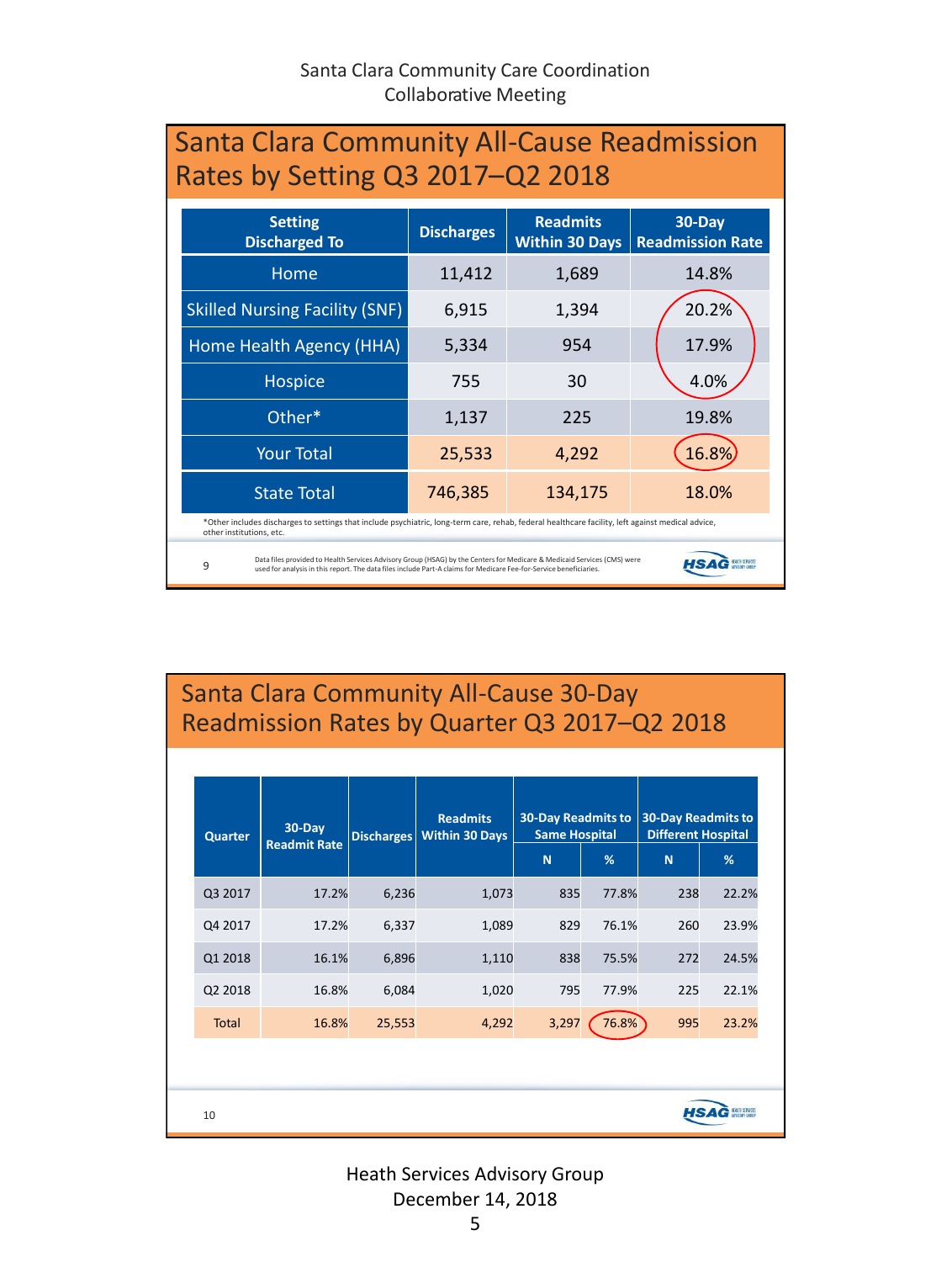| 30-Day<br><b>Condition</b>             |                      |                         | <b>30-Day Volume</b> |                     |  |
|----------------------------------------|----------------------|-------------------------|----------------------|---------------------|--|
| <b>Community</b>                       |                      | <b>Readmission Rate</b> | <b>Discharges</b>    | <b>Readmissions</b> |  |
|                                        | AMI <sup>1</sup>     | 14.0%                   | 484                  | 68                  |  |
|                                        | HF <sup>2</sup>      | 22.5%                   | 1,600                | 360                 |  |
| <b>Santa Clara</b><br><b>Community</b> | PNE <sup>3</sup>     | 17.8%                   | 1,761                | 313                 |  |
|                                        | COPD <sup>4</sup>    | 21.6%                   | 499                  | 108                 |  |
|                                        | CABG <sup>5</sup>    | 8.7%                    | 126                  | 11                  |  |
|                                        | THA/TKA <sup>6</sup> | 2.5%                    | 1,139                | 28                  |  |

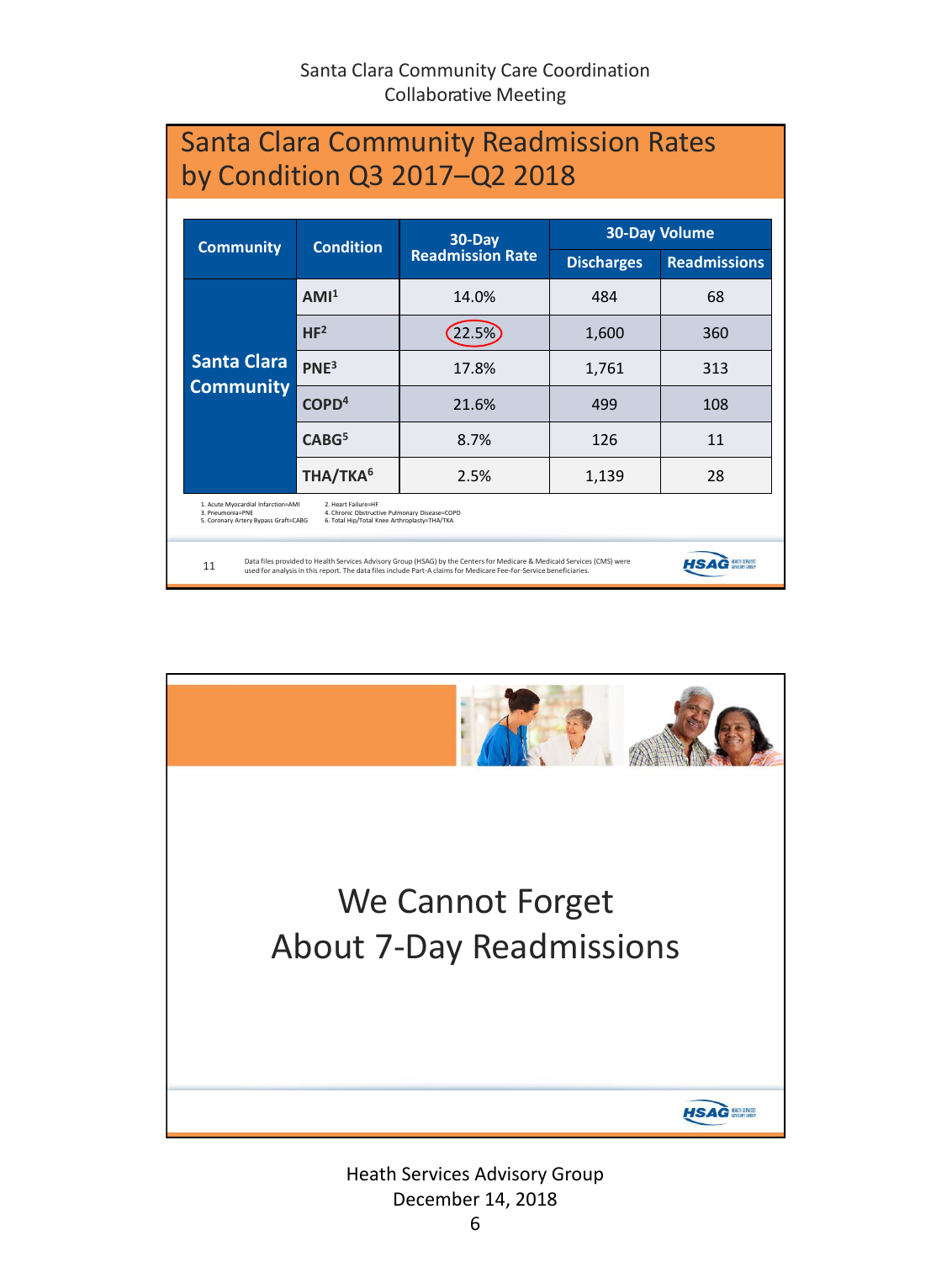| Santa Clara All-Cause 7-Day Readmission<br>Rate by Setting Q3 2017-Q2 2018 |                                        |                               |                                                                                                                                                                                                                                               |                                  |  |
|----------------------------------------------------------------------------|----------------------------------------|-------------------------------|-----------------------------------------------------------------------------------------------------------------------------------------------------------------------------------------------------------------------------------------------|----------------------------------|--|
|                                                                            | <b>Setting</b><br><b>Discharged To</b> | 30 Day<br><b>Readmissions</b> | <b>Readmits</b><br><b>Within 7-Days</b>                                                                                                                                                                                                       | 7-Day<br><b>Readmission Rate</b> |  |
|                                                                            | Home                                   | 1,689                         | 608                                                                                                                                                                                                                                           | 36.0%                            |  |
|                                                                            | <b>SNF</b>                             | 1,394                         | 456                                                                                                                                                                                                                                           | 32.7%                            |  |
|                                                                            | <b>HHA</b>                             | 954                           | 368                                                                                                                                                                                                                                           | 38.6%                            |  |
|                                                                            | Hospice                                | 30                            | 16                                                                                                                                                                                                                                            | 53.3%                            |  |
|                                                                            | Other                                  | 225                           | 100                                                                                                                                                                                                                                           | 44.4%                            |  |
|                                                                            | <b>Your Total</b>                      | 4,292                         | 1,548                                                                                                                                                                                                                                         | 36.0%                            |  |
|                                                                            | <b>State</b>                           | 134,175                       | 49,188                                                                                                                                                                                                                                        | 36.7%                            |  |
|                                                                            | 13                                     |                               | Data files provided to Health Services Advisory Group (HSAG) by the Centers for Medicare & Medicaid Services (CMS) were<br>used for analysis in this report. The data files include Part-A claims for Medicare Fee-for-Service beneficiaries. |                                  |  |

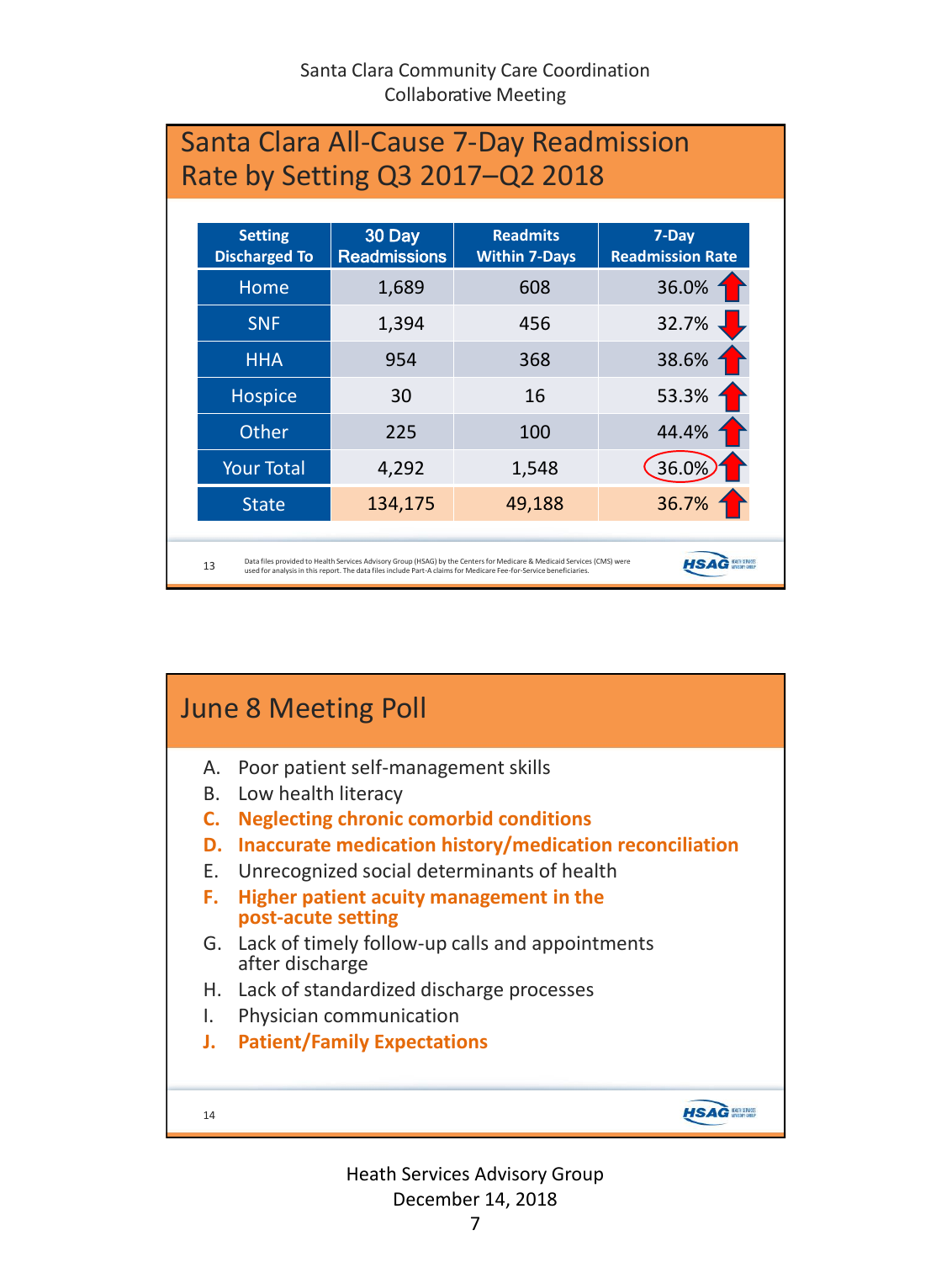

## Shared Best Practices 2018 • Heart Failure • Identification of high-risk patient • Interact Tools • Medication Reconciliation • Opioids • Palliative Care • Reducing Readmission Preparation Program • Role of Medical Director in long-term care (LTC) • Sepsis • Standardized Discharge Form • Transition Handoff (getting the right information to the right person) • Using physicians/hospitalists to follow patient after discharge **HSAG MARKET** 16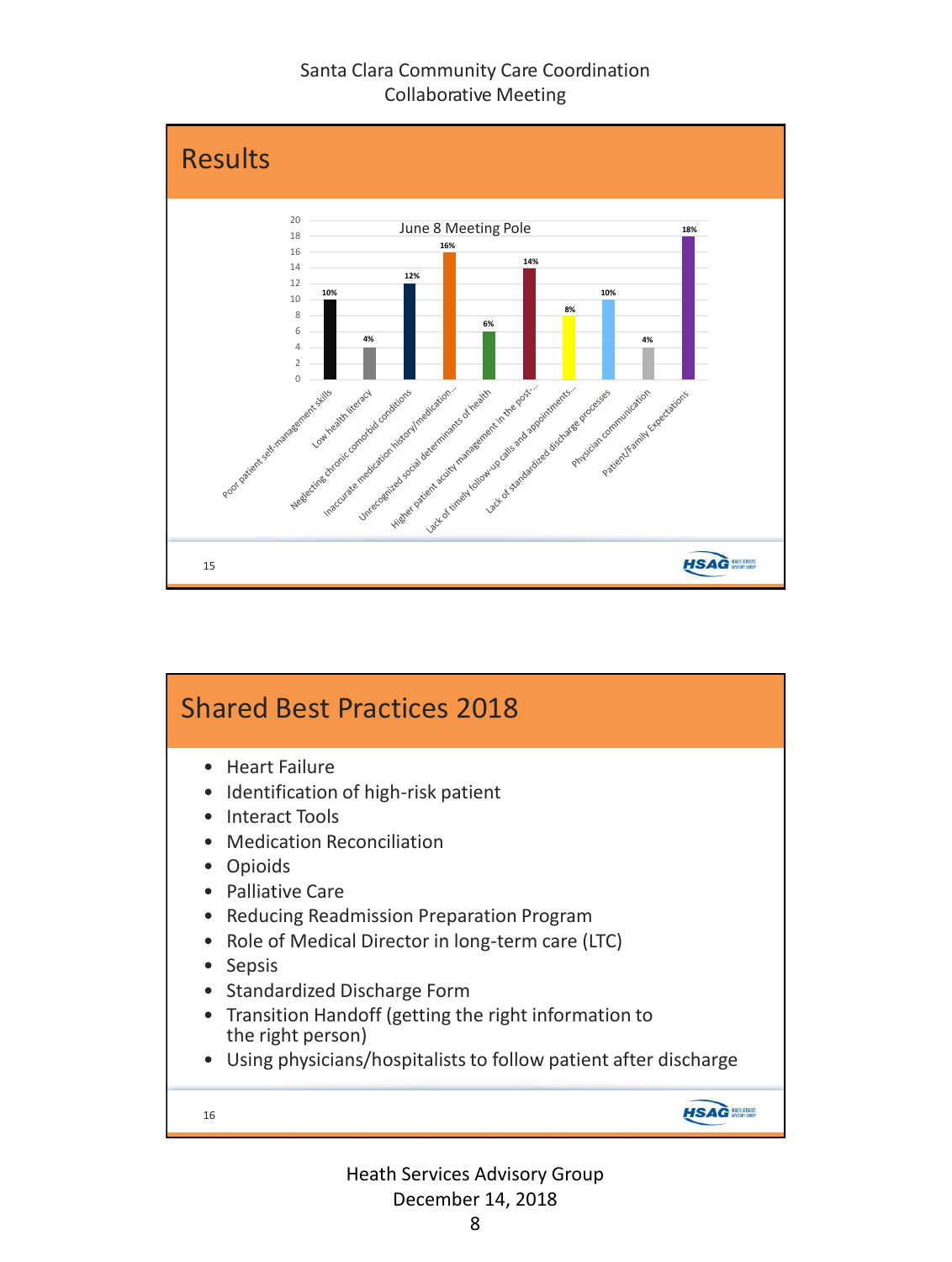

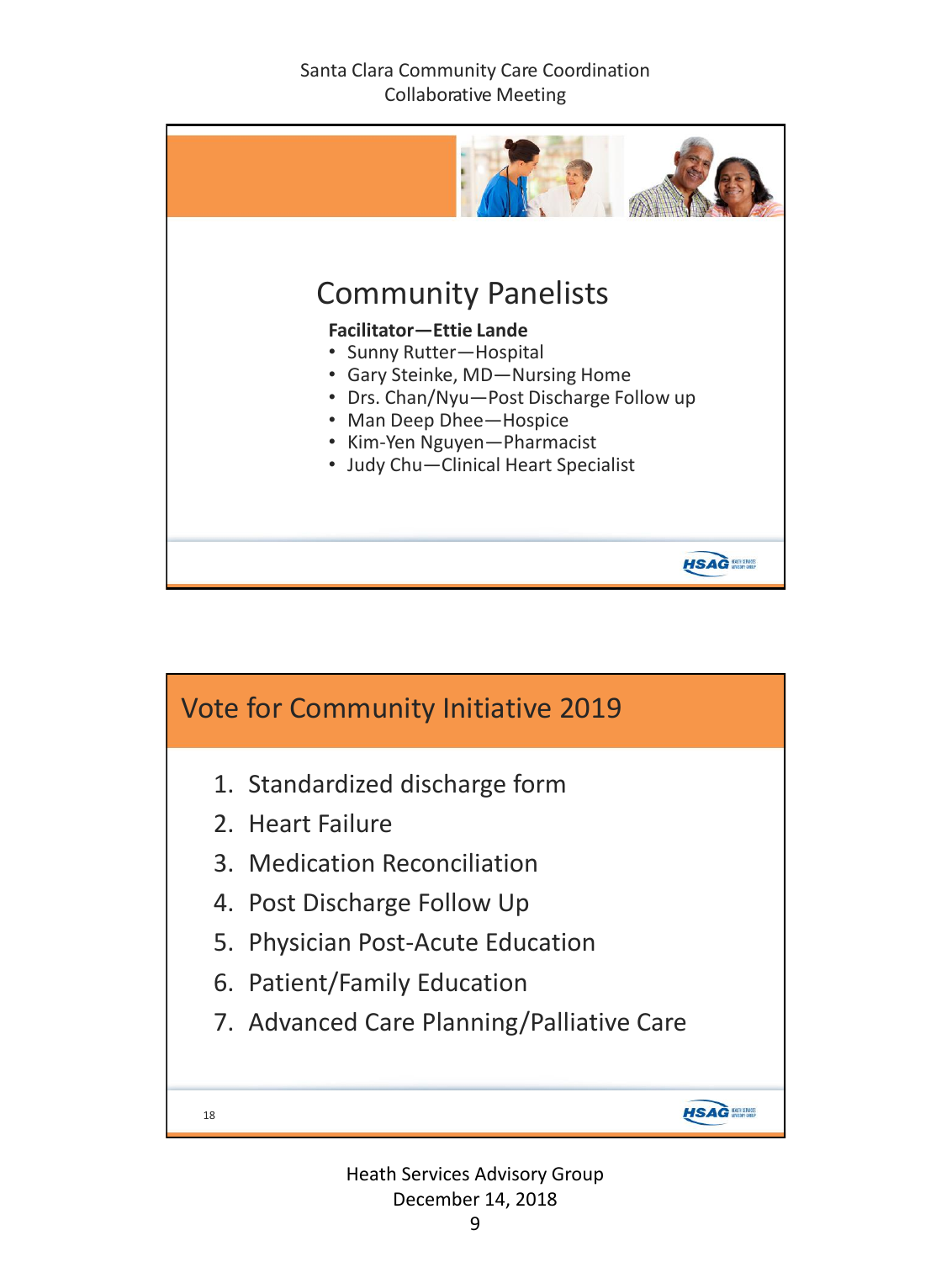

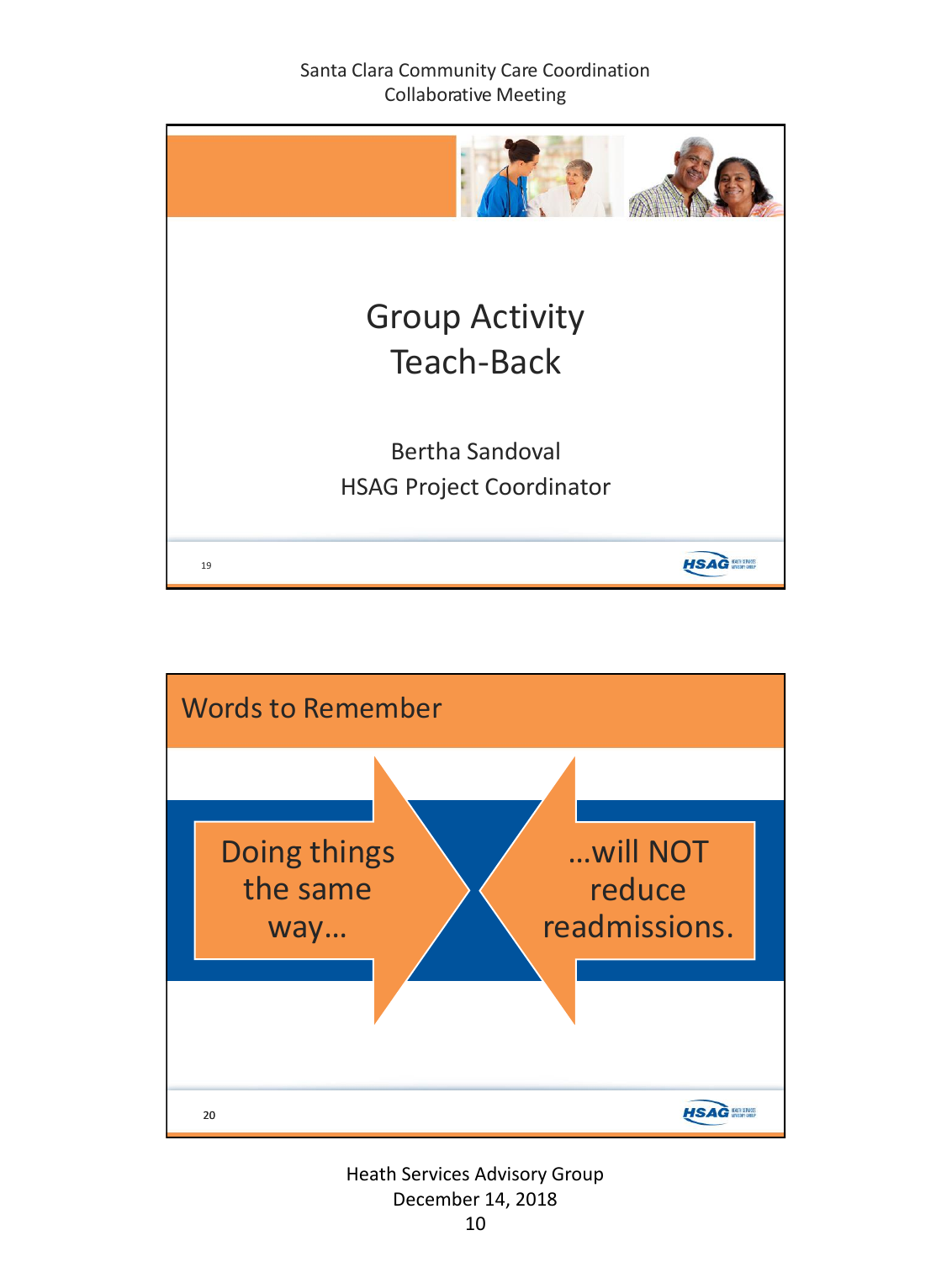

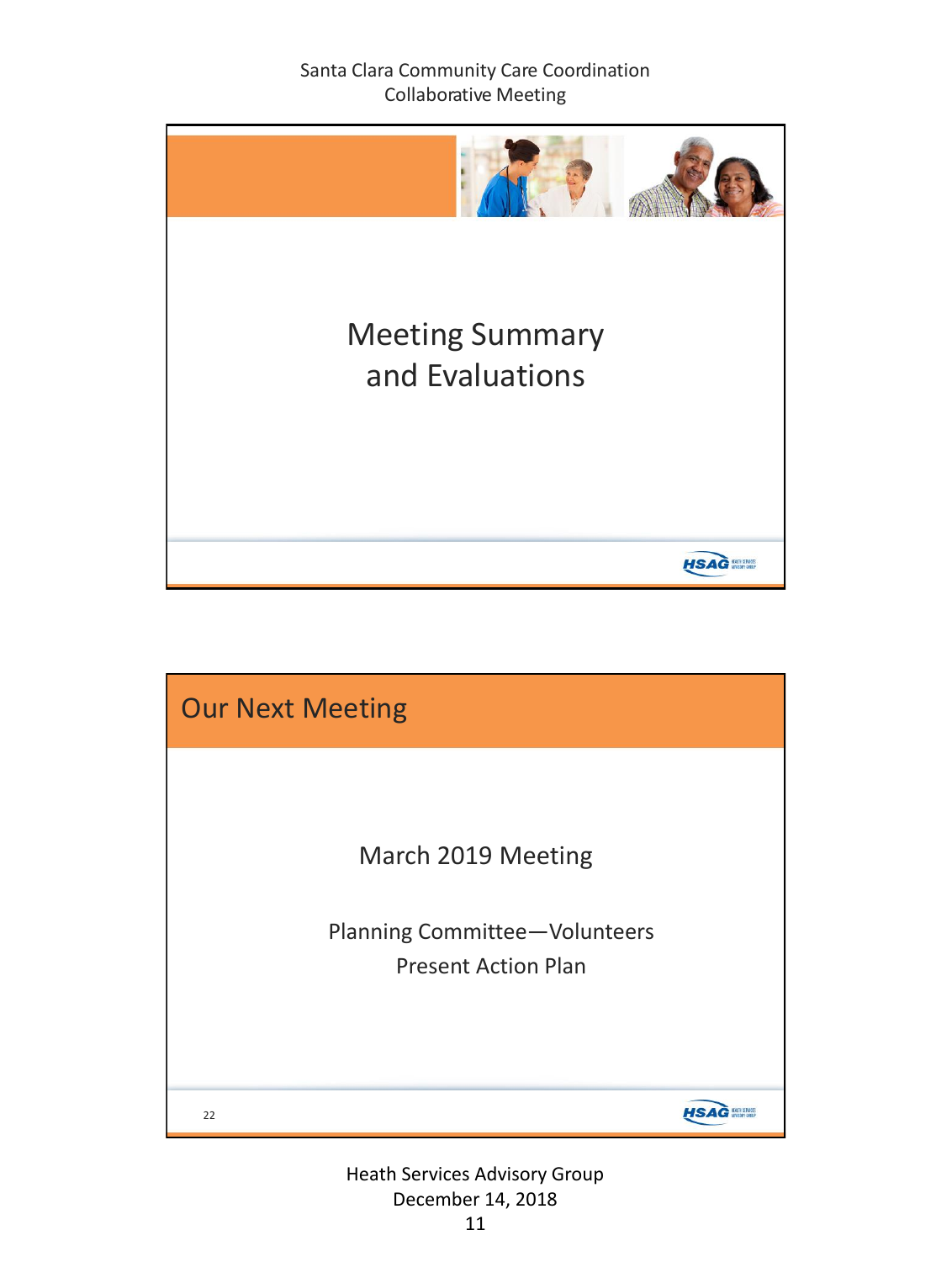

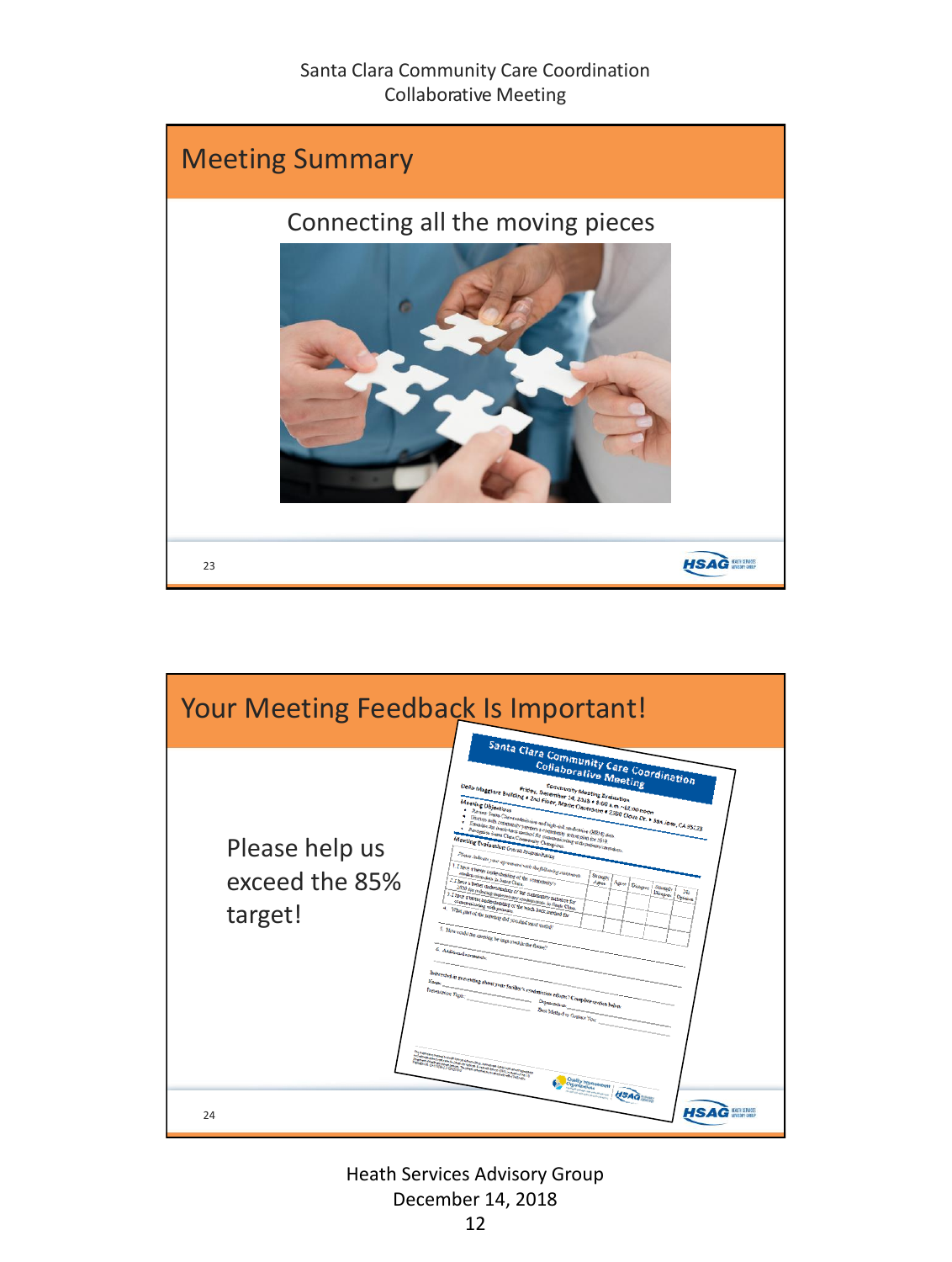